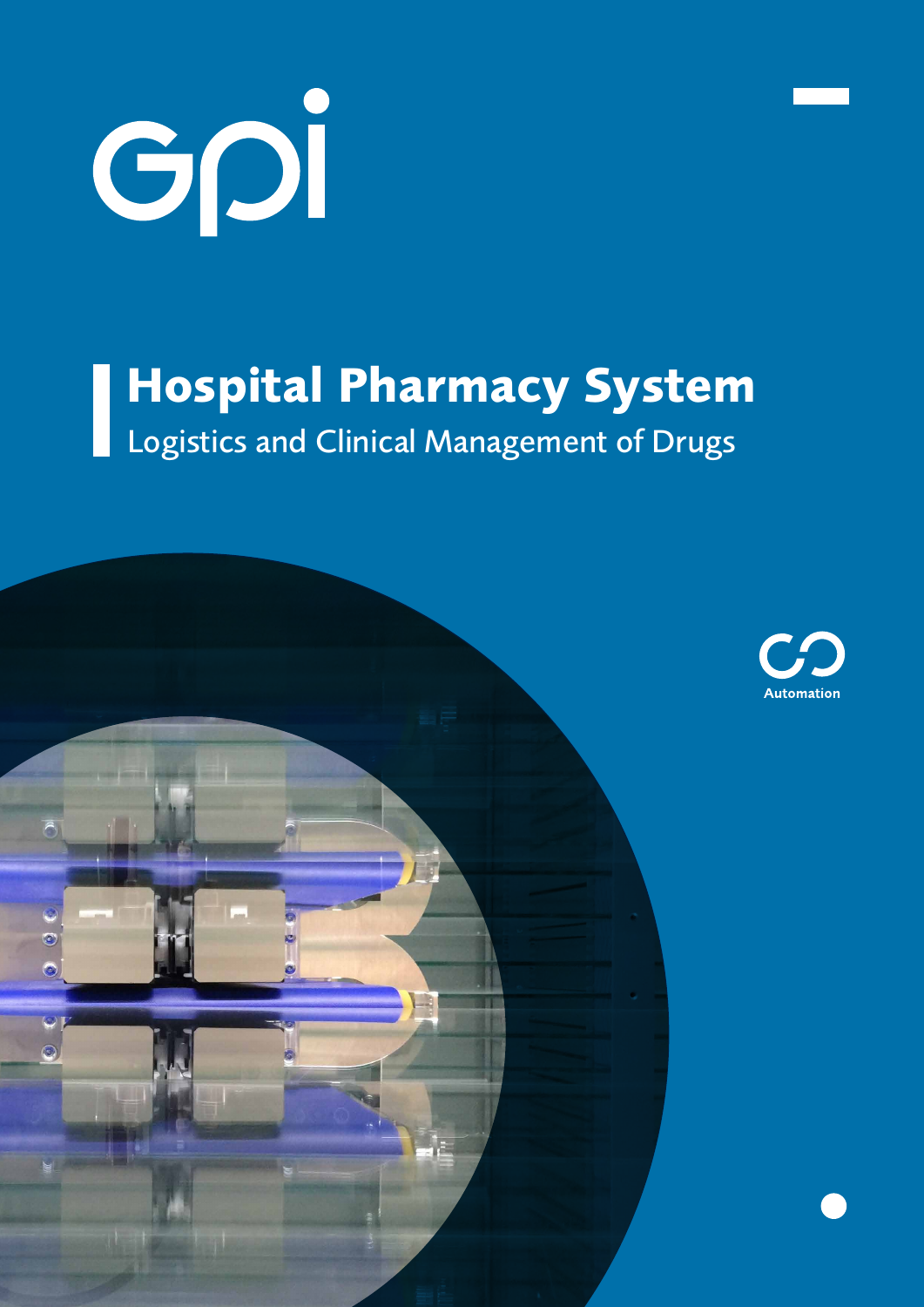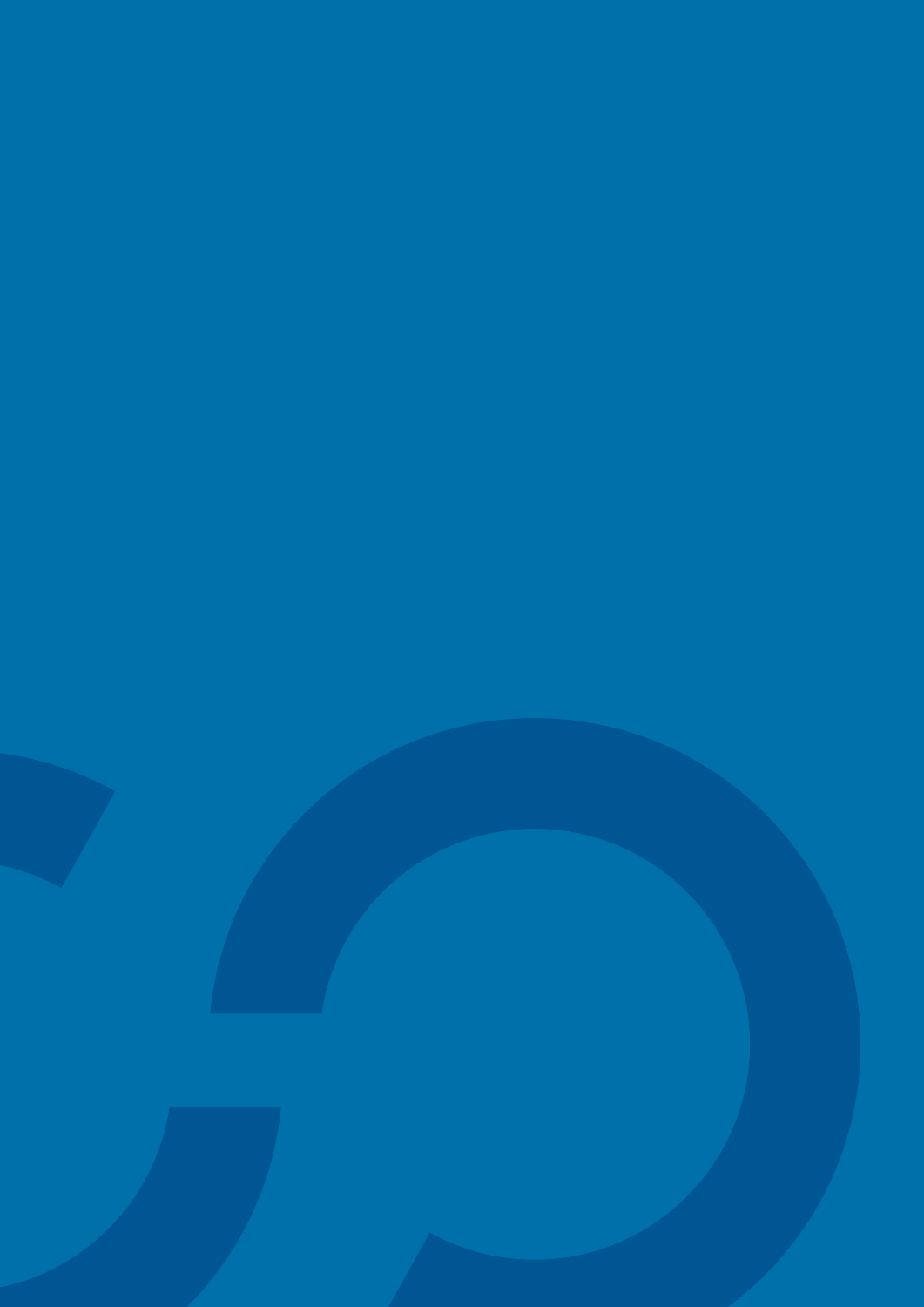A complete and innovative solution for the management of medications in hospitals: simple, modular, reliable.

HPS is an intelligent combination of software and hardware that enables the full identification and traceability of drugs at all times.

Improved stock control, increased dispensing efficiencies and a complete audit trail of all items is achieved with the implementation of our suite of products. The Riedl Phasys is our storage and dispensing system which manages stock in the main dispensary. The Mini Phasys is our robotic ward cabinet, and the Nursy Rolly is our computerized trolley.

The Web Phasys application guarantees an efficient management of all resources and control of all prescriptions and administrations through the computerization of all drug logistics (WMS) and clinical (CPOE) processes.

- Web Phasys is the software application for the control of the whole drug logistics and clinical process. 1
- Riedl Phasys is a sophisticated automated system for the storage and dispensing of drugs. 2
- Mini Phasys is a robotic cabinet for the management of drugs at ward level. 3
- Nursy Rolly is an intelligent trolley for the safe administering of drugs to the patient. 4

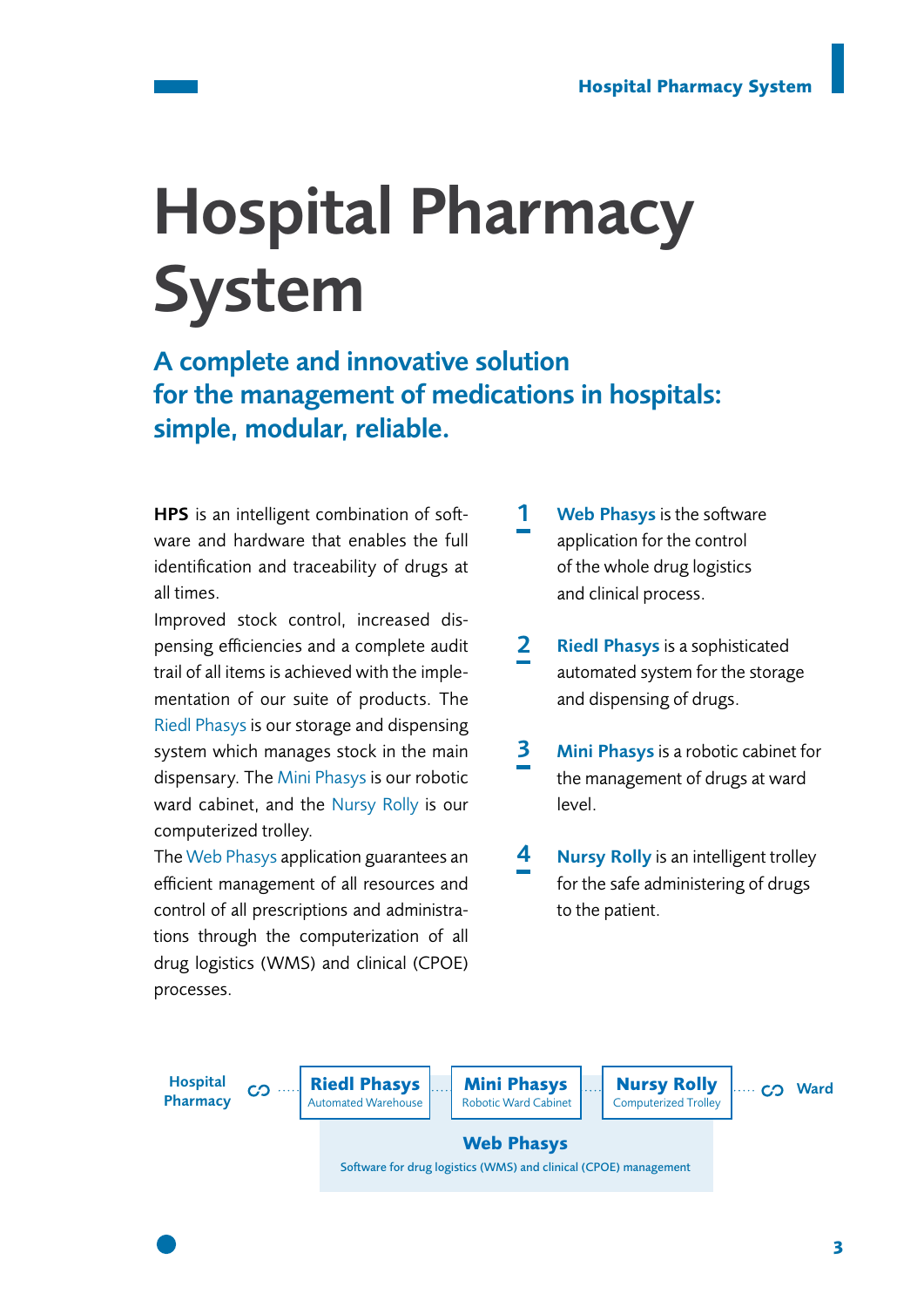# Advantages and Efficiencies

## Full traceability, reduced clinical errors and optimisation of resources.



traceability efficiency safety quality



- Control and monitoring of the complete drug process.
- Reduction in dispensing errors (about 65%), improved patient safety, reduced liability risks for hospitals.
- Reduction in drug stock holding in the pharmacy and at ward level.
- Exact cost allocation.
- Savings on pharmacy expenditure and cost reduction per bed within 12 months.
- Optimization of logistics and staff resources.
- Less costs compared to other drug dispensing systems.
- Better quality perception by users and by the community.
- Alignment with international stardard for hospital certifications.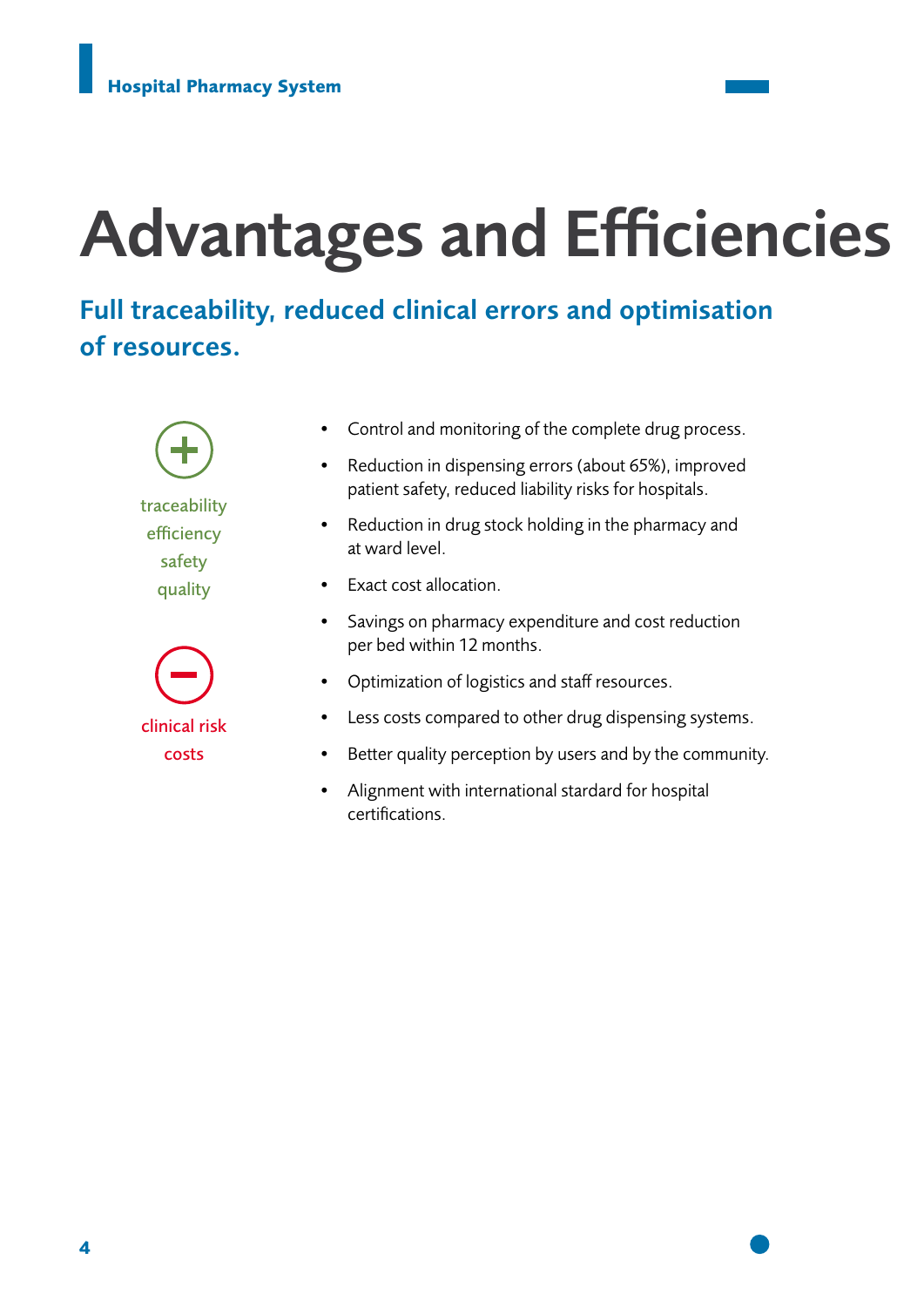## 1<br> **Web Phasys** 1

Advanced modular software for monitoring the whole logistics and clinical processing of drugs.

The Web Phasys suite is fully integrated with the Riedl Phasys in the central pharmacy (WMS) and with the Mini Phasys and Nursy Rolly in the wards (CPOE).

Everyday thousends of doctors, nurses and hospital operators use the Web Phasys suite to **prescribe** (about 10 million prescriptions per year), administer (more than 36 million doses per year) and manage stocks both in the pharmacy and in the wards (on average, more than half a million per day).

### **BENEFITS**

- Patient safety
- Reduction in the clinical risks
- Full integration with both clinical and logistics processes
- Optimization of drug storage and dispensing
- Drug traceability
- Real time data updates

### Web Phasys WMS

in both the central pharmacy and at ward level.

### Web Phasys CPOE

manages and controls electronic prescribing and drug administration using web applications on mobile devices

|               | When do medication |
|---------------|--------------------|
| errors occur? |                    |

| Prescription                 | 44% |
|------------------------------|-----|
| Administration               | 32% |
| <b>Treatment preparation</b> | 12% |
|                              | 12% |

Transcription of the patient's clinical records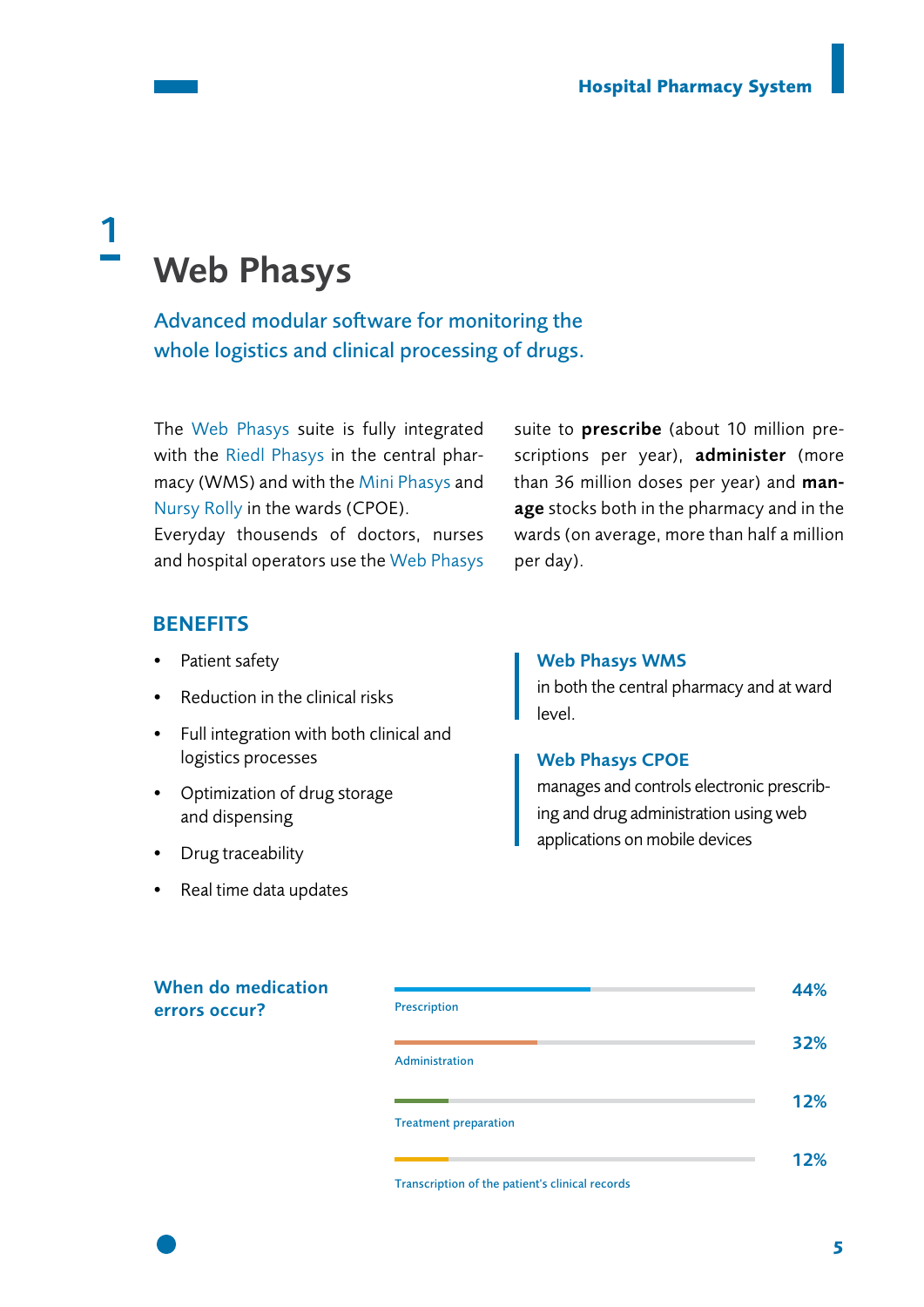## 2

## Riedl Phasys

Fast and advanced automated system for the storage and dispensing of drugs in the pharmacy.

Riedl Phasys is one of the most technologically advanced automated warehouses currently available on the market. It is extremely flexible and can be designed to fit into any available space. Integrated with the Web Phasys WMS, the complete logistical process and mapping of drugs within the hospital is managed, with a full audit trail for every item.



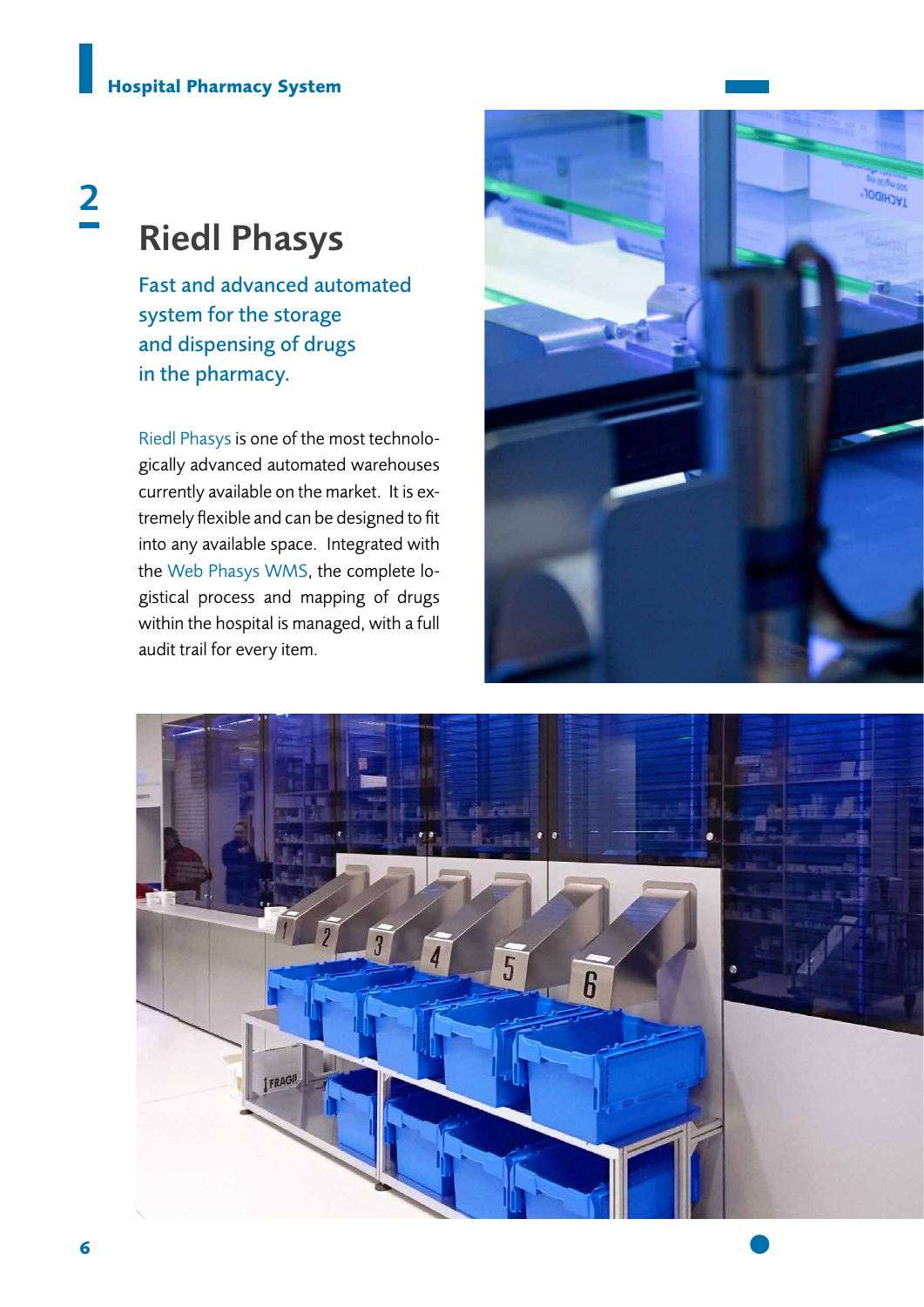



## MAIN FEATURES BENEFITS

- The fastest system on the market, achieving speeds of more than 5m/sec
- Gripper and axis replacement plus self-calibration within 15 minutes
- No limitation of product items that can be stocked
- Multi-picking gripper up to 8 items per movement

- Fast loading and dispensing
- Fully integrated and customisable
- High reliability
- Very low maintenance
- Accurate stock control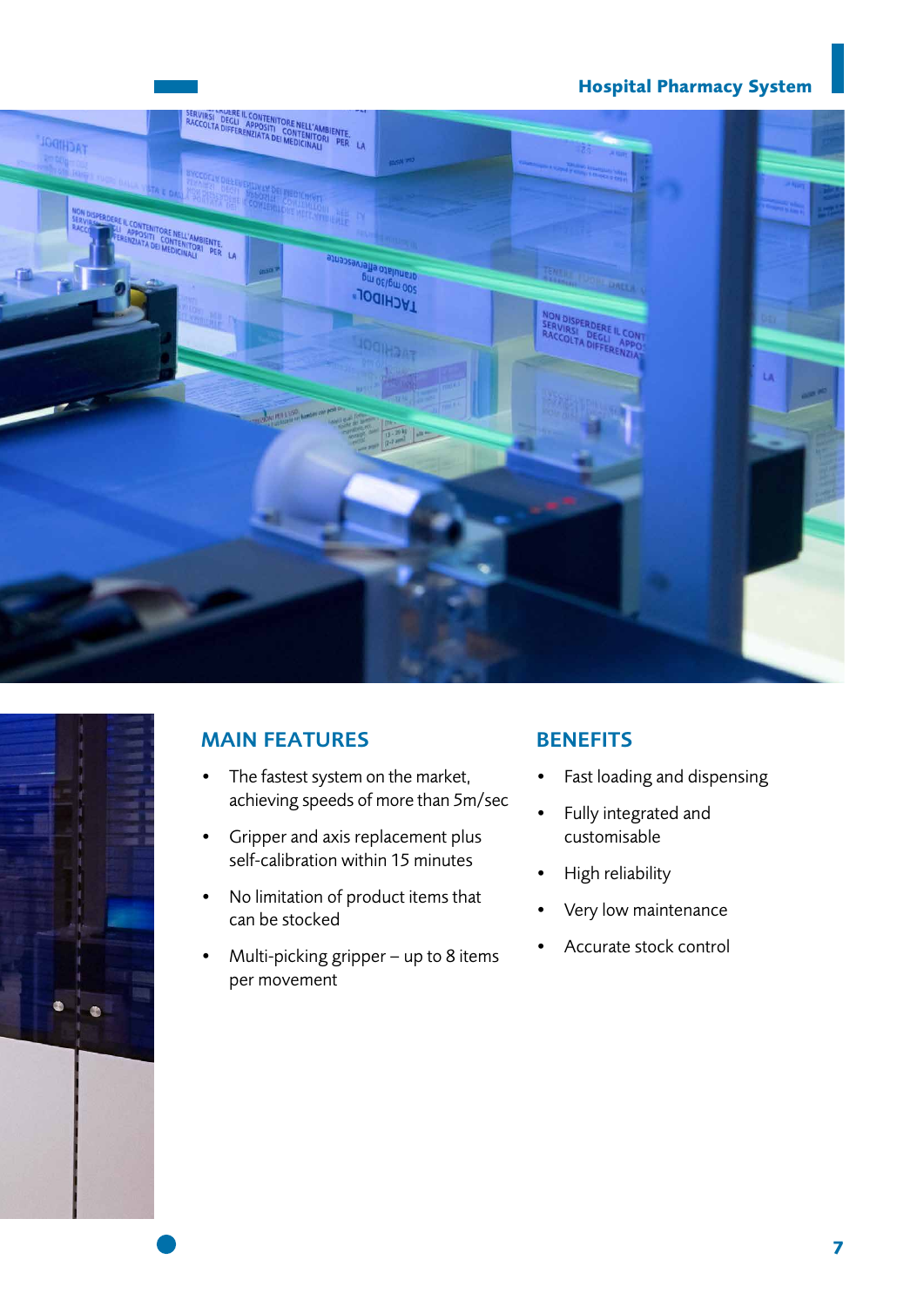# Mini Phasys

3

Sophisticated robotic cabinet for drugs management in the wards

Mini Phasys is the ward dispenser of drugs and other products.

Combined with Web Phasys CPOE, it enables the ward staff to carry out their working activities in a simple and safe computerized environment, with each drug administration being tracked and saved.



### MAIN FEATURES

- High capacity
- Touch-screen monitor with safe access
- Single dispensing point
- Raster™ system for the automatic loading and unloading operations
- Internal and external barcode reader

### **BENEFITS**

- Traceability of all operations
- User identification procedure
- Reliable information (time and quantity)
- Automatic loading and unloading of products
- Optimization of drugs location and consumption index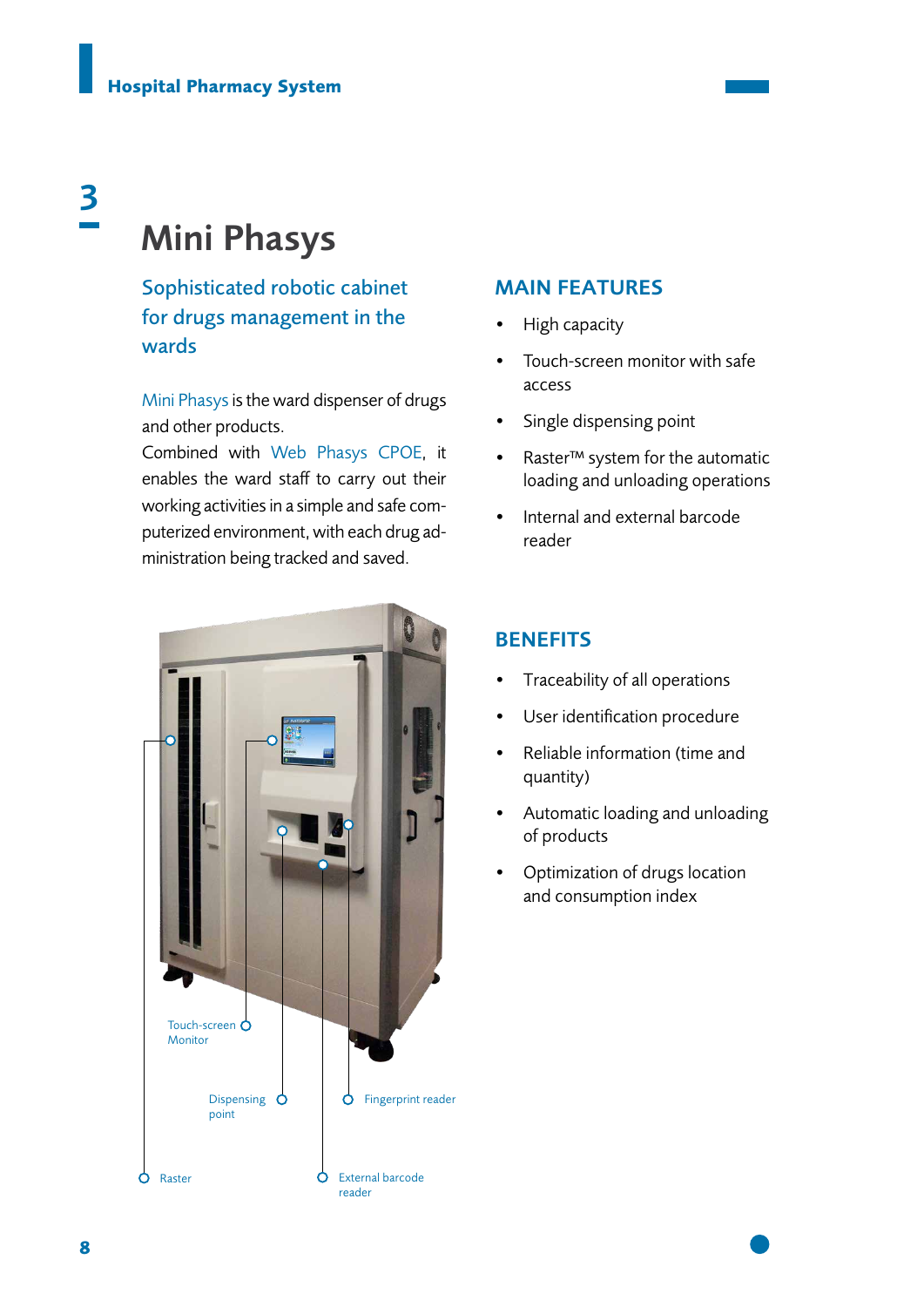



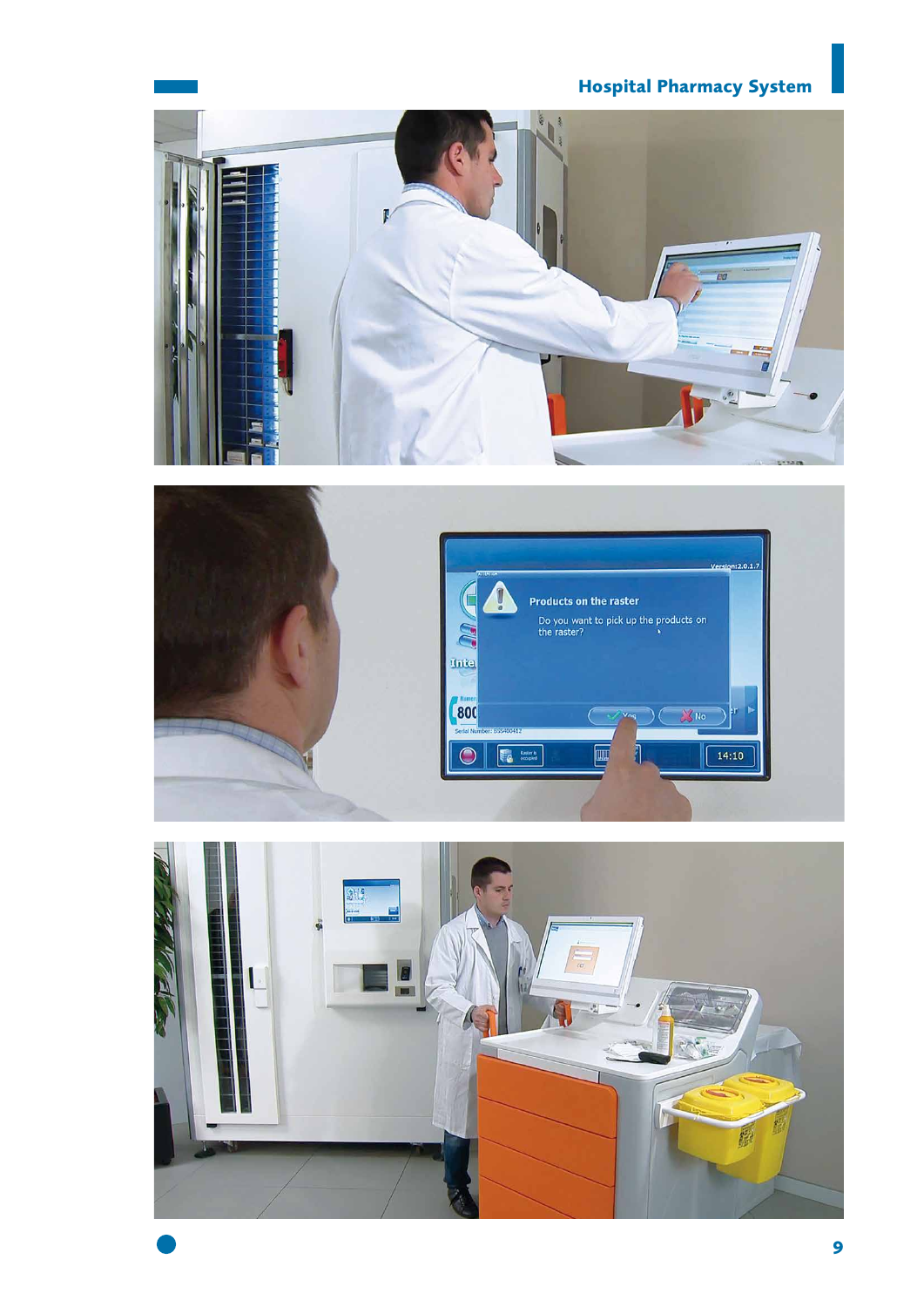

## 4

## Nursy Rolly

The intelligent trolley for the safe administration of drugs at the patient's bedside

## FEATURES

- Integrated touch-screen monitor
- Drawers with controlled access
- Wi-Fi connection
- Over 8 hours of battery charge

### **BENEFITS**

- Reduction in dispensing errors
- Full traceability of drugs
- Improved efficiency in drug rounds

Nursy Rolly is a software controlled drug dispensing trolley which ensures patients receive the right dose of the right drug at the right time. Any item required for a drug round can be stored in the drawers which are locked electronically and released at the time of dispensing.